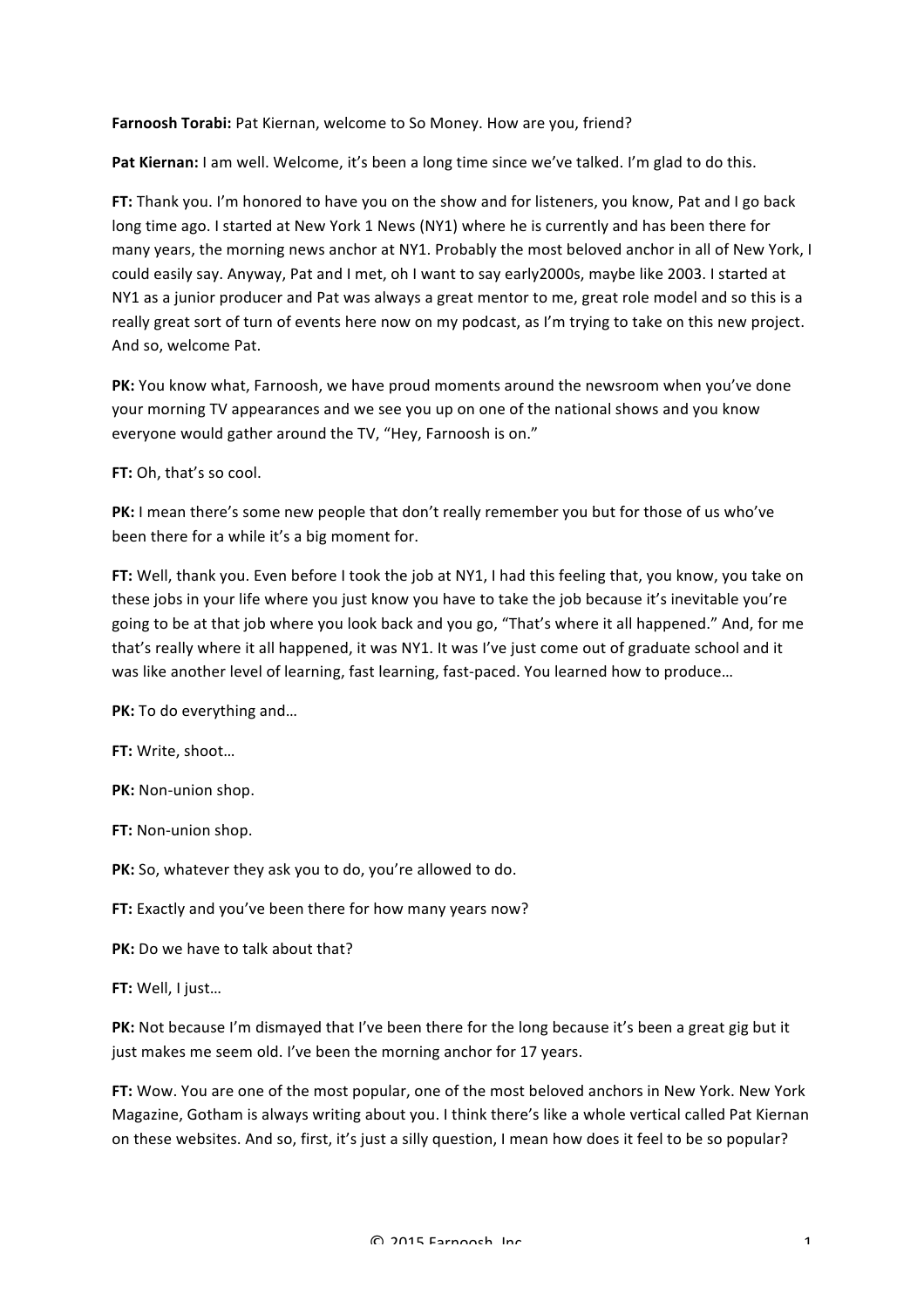And, you're Canadian by the way, so it's kind of, you know, funny that the most beloved New York anchor is from Canada.

**PK:** Well, you don't have to be born in New York to be a New Yorker, you know.

**FT:** That's true. That's true.

**PK:** I mean I'm not sure when you cross over but there's a point of which...

**FT:** I think it's 10 years.

**PK:** Really it's just automatically 10 years?

**FT:** I think so. I mean that's my rule of thumb.

PK: You know, it's great, I mean if you are to look at it from an employment perspective, it's great to have a job where people expect you to be there. They don't want to see a substitute. They don't want you to take time off. They expect you to be there and, you know, hopefully your employer will value that when it comes time to set your working arrangement for the next year.

**FT:** Sure, there's definitely some brand equity in Pat Kiernan, but your work spans many, many platforms: radio host, game show host. You are actually co-host with Kelly Ripa on her show when Regis was retiring and they were looking for a replacement. How was that?

**PK:** It was fun. She's great and I went to through an exercise in this past year looking for a co-host and it's really hard work to bring somebody new in everyday and get their rhythm and bring them up to speed on what's going to happen on the program and Kelly Ripa did that for a year and a half I think when they were trying to decide who would replace Regis. I was fortunate enough to be invited to do it 3 times and was one of the people in contention for it but, you know, I give her credit. She brings 100% every day and when they got through that process in a way that everybody felt like she gave them 100% of their attention along the way. So, it was great to be involved, I mean I met people who will get in touch from West and in Canada who hadn't seen me in years, you know.

**FT: Oh, yeah.** 

**PK:** I woke up this morning and saw you on with Kelly.

FT: Yeah, your first grade buddies and your great aunt Judy, you know, everybody calls in and Kelly is phenomenal. She's a really hard worker. She's so genuinely nice. I've been grateful to be on the show a couple of times myself and it's unlike any other program because...

PK: You know that there are people in radio and television who are not necessarily what you see on TV, it's not the same when you get behind the scenes but you know she's the same person backstage or...

 $FT:$  She's the real deal. Yeah.

**PK:** Or, on cam or.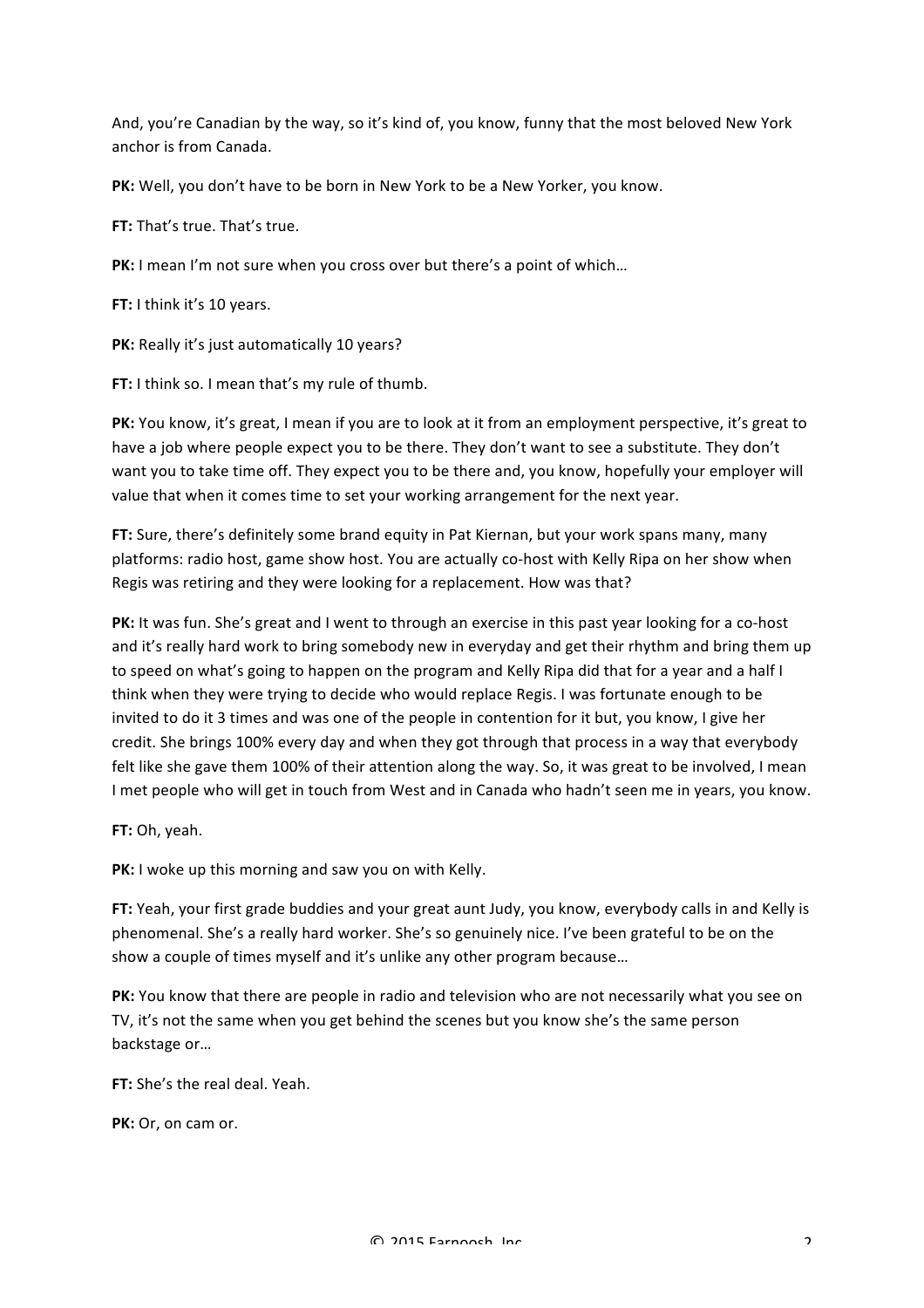**FT:** And, I would say the same about Michael Strahan. I think they're a good pair and the show is wonderful. Well, let's get back to you, Pat. You're the star of our time together here and, you know, I wanted to have you on the show because for as long as I've known you, you've been a straight shooter. You're very practical and addition to that, this show is about money and you yourself have a work history in financial news. You were one of the anchors at the now defunct CNN FN where I was, by the way, an intern. I don't think our paths crossed there but I do remember my time there fondly. And, you also have worked and sometimes still do work for a business news network in Canada.

**FT:** What is maybe your financial philosophy, if I may ask? Maybe a money mantra that you adhere to that helps keep your money in check.

**PK:** You know, one financial philosophy is if you can grow top line, you don't have to trim expenses much.

**FT:** So, make more, don't save. Make more maybe is the...

**PK:** Well, it's good to save too but if, you know, you mentioned that I worked at CNN FN, I didn't do that, I didn't leave NY1. I figured a way to layer that on top of what I was doing in NY1. Same thing with the stuff I've done for Canada for a business news network when I did a show last year for CNBC called Crowd Rules that they cancelled after 2 episodes. But, you know, again that was an extra job that I managed to work in to the schedule. So, it's great if you can add that on because that's either money that can go straight into investments, straight into something you've been saving for and it doesn't have to affect your daily lifestyle.

**FT:** Yeah, I do that too. I compartmentalize my earnings sometimes because I also freelance and I have various revenue streams and it's kind of helpful to think of like 'this is my job that's going to help pay for my mortgage' or 'this is the job that's going to help us have a summer home if really want', you know just only for that.

PK: Right, it keeps you motivated on that, that you know, this is why I'm doing that. Here's the tangible goal. Yes, this extra job is keeping me up at night but I'm going to do it for money, I'm going to power through it and that money has a very specific purpose.

**FT:** And, you're fortunate in that, you know, while you do have to get up a lot earlier than most of us, you're on live at around 5am, you're done by, what, 10, 11, most days.

**PK:** Yeah. And then, I do have some flexibility and I realize that not everybody has that flexibility if you've got a job where your boss expects you to be in the office or out making calls 12 hours a day. You might not have the ability to add something on but it is a strategy when you ask about my financial philosophy that I have employed successfully.

**FT:** And, it's important in our field. I think in media it's important to be able to do as many different projects and experiment with different types of work as possible because, you know, media while it's an ever expanding world is also a shrinking world in terms of the kinds of jobs that you might be accustomed to. Maybe disappearing and new ones come and so you have to always kind of be one step ahead of sometimes even your employer.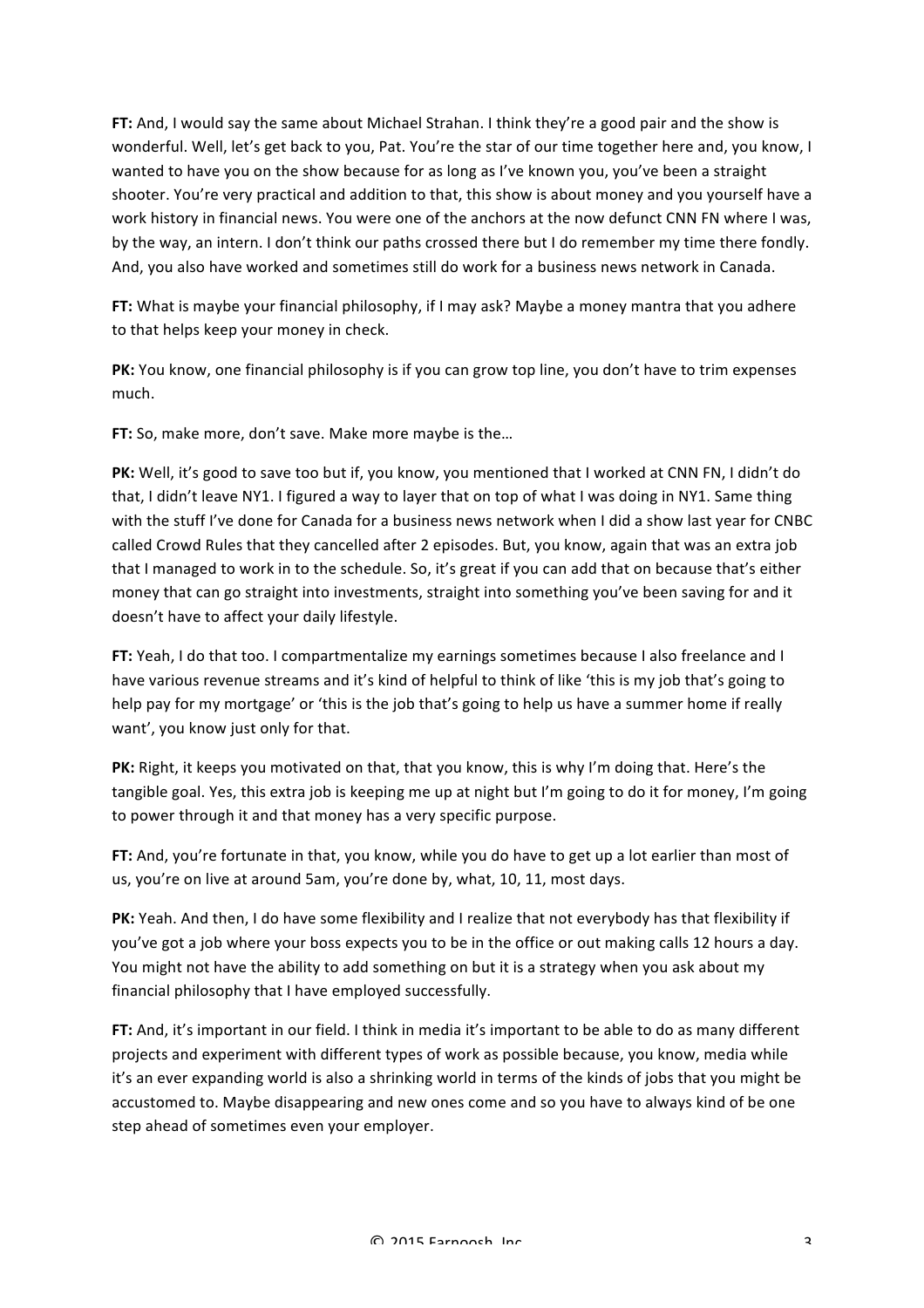PK: Yeah, I think networking that's a very clear example of why you want to have a broad network and work with all sorts of different people. It really applies to almost any business, not in the same way but it's very easy to sort of to get into your routine and not reach out and not have a professional network. And, you know, that never almost always comes back to payback in some way in the future.

**FT:** I agree. Well, let's talk money memories, as little Pat Kiernan growing up in Canada.

FT: This is the part of the show where I like to ask guests to take us down memory lane a bit to a moment in time in their life where they remember vividly a financial experience or something that they witnessed that really either shaped or influenced the way that they think and act with money today.

**PK:** Well, if you go way back when I ran a paper route in Calgary, I was an afternoon delivery boy for the Calgary Herald and it was, I think it was 450 a week or something, maybe it was 450 a month.

**PK:** It was kind of a lesson that I didn't really understand what the lesson was at that time but they had what they had called the prepaid option where somebody could just be billed by the office and then you as the paper boy didn't have to go around once a month and find them at home with the \$5 to bring you at the door. But, they never advertised this option, So, I was like, "Well, wait a minute. You know, I can increase my hourly earnings by basically decreasing the number of hours I spend on this job if I don't have to do this pain in the butt door to door collecting the money. So, I created my own promotion for the prepaid alternative. And then, "Could you just let them bill you once a year so that we don't have to have this conversation at your doorstep once a month?" And, it was great, so I got about half of the people signed up for the prepaid alternative that my Supervisor in my paper route was baffled by it and was like, "Nobody else has many prepaids as you, what's going on there?" I said, "Well, you know, this is unnecessary administration for my small business. You guys do the work at the office. You don't pay me any less for the paper. It means that I don't have to do this door to door collecting thing."

**FT:** And, how old were you?

PK: Twelve, fifteen.

**FT:** Twelve, always looking out for mainstreet, Pat Kiernan, you know, reading the fine print for everybody, putting it in bold and being like, "Listen folks, there's an easier way."

PK: Yes, exactly.

**FT:** I love that. I love that. Financial fail, Pat, this is where I ask my guests to be a little bit of an open book for us and vulnerable at times. Talk about maybe a time in your life where you didn't exactly have a proud money moment and what did you learn from it and what exactly happened.

PK: So, probably ten years ago now in some nostalgia for spending more time in Canada, there was a ski resort where I learned to ski, where my parents had owned a nearby property for years, created a fractional ownership development where you could buy a quarter of a condo. So, I bought a quarter of a unit, 221, at Panorama Resort and I thought, you know, we'll get there once or twice a year and ski a little bit and then we'll put it in the rental approval the rest of the time and we'll not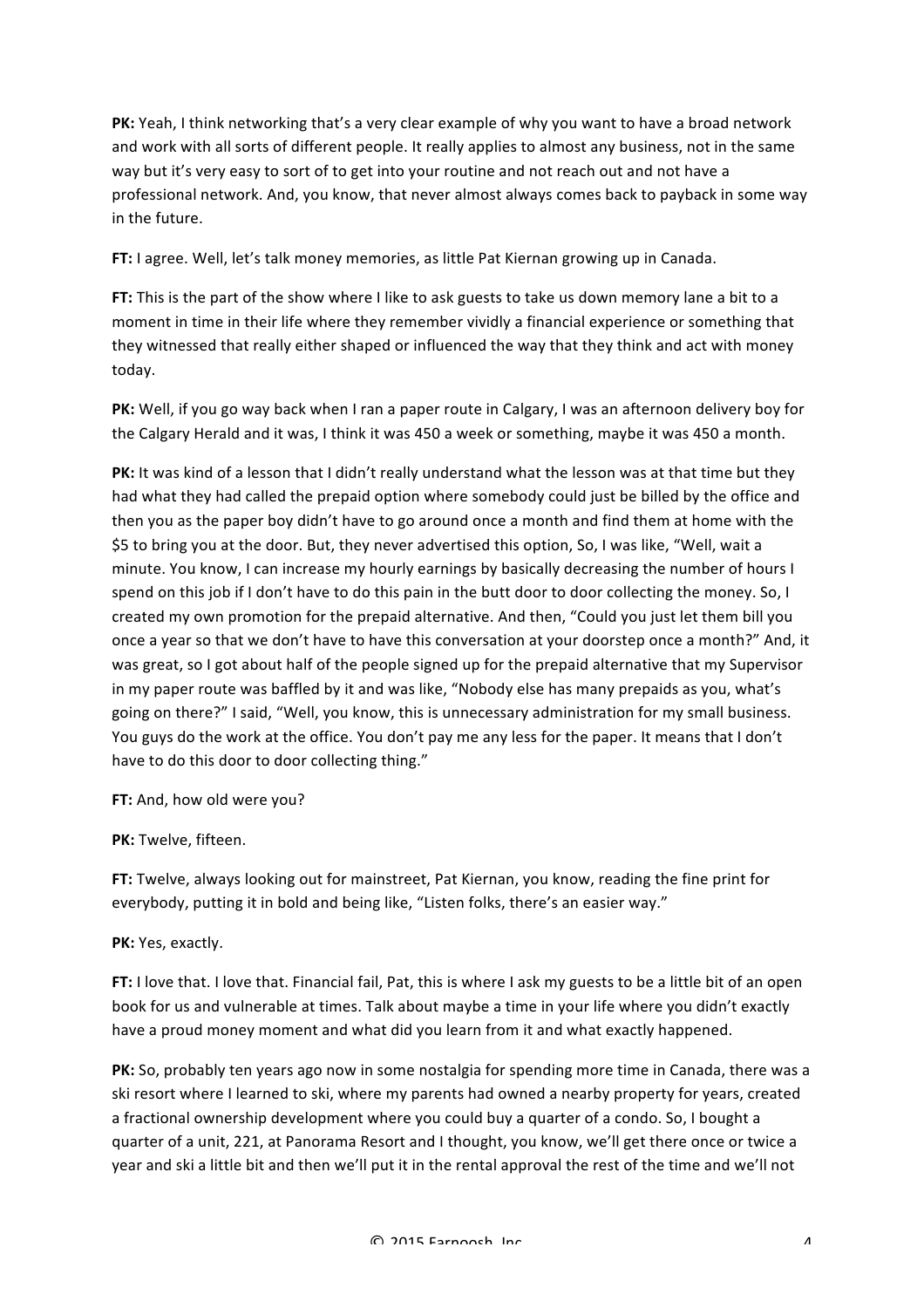end up paying a lot for our vacations there because we're going to make this money back from the rental appreciation and the investment at that time. So, it was all good on paper and then the government in British Columbia passed a tax change which said that if property was rented more than 30% of the calendar year, it was considered a commercial property rather than a residential property and it would be taxed at the commercial rates. So, immediately, the operator of this place said, "Okay, you can only pick 3 months a year that you put your property into the rental pool. But, it should probably be okay because if you pick the peak months you're going to get most of the money anyway." Well, I totally blew the calculations on the place and I think I ended up selling it for a 10% loss or something like that.

FT: I feel like you could have fought that though because you signed the papers and you were the owner prior to this lot changing. I feel like you should have been grandfathered into the way of old.

**PK:** Oh, we were such little people in that because it was a province wide change. It wasn't just targeted to this one development and I mean they could easily have said we're going to rent you around and take the higher tax rate but the higher would have more than wiped out any benefit from renting you around. Bottom line, that was, I learned a lesson in not confusing investment property with vacation property and we've purchased both since successfully. But, I've tried not to make one into the other.

**FT:** Yeah, well, we were talking earlier, we both live in Brooklyn and we both lived on the Upper West side of Manhattan. I did too for many years and it was a bit of a transition coming to Brooklyn but, and not to get too local here, but I think Brooklyn is pretty, it's pretty well-known around the world as kind of the new hot spot. When I was in Spain, for my honeymoon, they were selling Brooklyn t-shirts, so that felt cool. But, how do you like Brooklyn? I mean we were just talking earlier before we were live that, you know, we don't like to use the word investment when it comes to real estate when it's your home but, by golly, if you bought in Brooklyn any time before last year, even if you bought last month, chances are you're going to make a nice return on your purchase, not your investment.

**PK:** Well, look, we had the same success in Manhattan. We bought an apartment but it was a bit of a mess, expanded it, cleaned it up and sold it at a huge gain compared to what we paid for and then made the move to Brooklyn into a property that on a per square foot basis wasn't nearly as expensive yet gave us as much space for our family, similar commute to the areas of Manhattan where we needed to be. So, that was a good trade for us that our long time upper west side friends have, you know, sometimes a little bit of the Manhattan centric attitude. They're like, "You're moving where?"

**FT:** Yeah.

**PK:** We'll never going to get to see you there. And, honestly, it's really not that far.

**FT:** I know. Sometimes it's closer to where depending on where you have to go.

**PK:** But, you know, we're really happy with the move and what it allowed us to do because we sold a valuable apartment in Manhattan, bought a house in Brooklyn and we're able to buy the house, a vacation property as well and that was all at less than what we sold the apartment for in Manhattan. So, it was an analysis, it was a trade, it was a change in lifestyle for us and it was a good investment.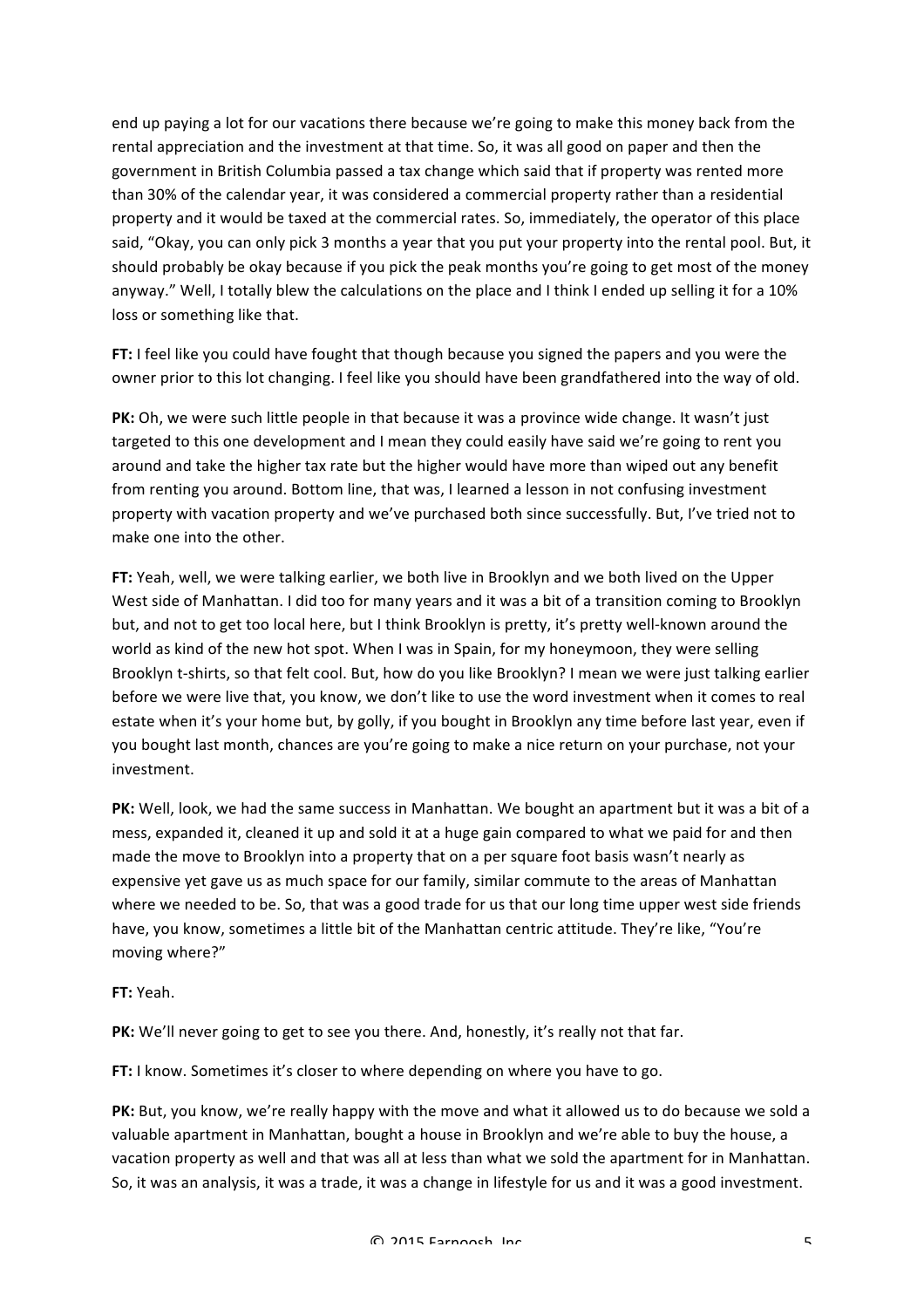FT: Let's talk So Money moments. Let's flip it. We talked about a fail, let's talk about something you're proud of and already I can tell there's a lot of success you've had in your more recent real estate purchases. What else, what else are you really proud of financially that maybe took some effort, took some hard work, took some strategy that you can share?

**PK:** You know what, all through almost no effort of mine is rewarding is when you get into the job and the hour you get there you sign up for the company match and the 401k and maximize your contributions and maximize every dollar that they're prepared to give you. You know, as we said earlier, I'm 17 years into this job. There's a lot of money there now.

**FT:** Yeah. Even with the dip, even with the dip in 2008, 2009.

PK: Yeah. There's a lot of money there now. It's still growing, still putting in and, you know, we're capped at the Federal limits on how much we could put into that but still after all those years with the appreciation it adds up to a lot of money. When there you employees come in to our newsroom like you've got to do it. I know it's painful, I know they're not paying you enough right now but at a minimum. Get in there, grab on to that company match and that's free money that they're offering you and if you're not taking it from them, you're doing yourself a disservice 10 or 20 years from now.

**FT:** I have to say I use this story a lot because when I first started working in NY1 that was the first time I had been given the option of a 401k and it was my first day and I went in to HR to do my paperwork and I remember Mary, who at that time was in HR, she said to me, "You got to do the 401k." Because, actually, Time Warner had a very generous, at that time and probably still, match program and I really didn't know what she was talking about but she was so adamant and so firm with me that I just said, "Okay, fine, you know, I'll do at least up to the match I'm so glad that I did because when I left NY1, only maybe 2 and half years later, I had about 30,000 saved which I couldn't tell you there's no way I could have saved that much money on my own. No way. And, I was not, I've been very public about how much, how little I made at NY1, with the graduate degree, running the business unit, I made like 40 something thousand dollars a year, so to be able to save almost a year of salary in just 2 and half years and that's with appreciation and compounded interest but pretty phenomenal.

PK: Right and so that's no miracle recipe for success, Pat Kiernan financial success, but I just think it's an important lesson and even though I know what the compounding power of that money is and what the company match does, still want to get those statements now. I'm like, you know, it's real money now.

FT: Awesome. Well, do you have habits that are money habits, Pat, because my next question is 'what's maybe a routine financial act, behavior, step that you take that, again, could be super practical'? I mean, like for me, one of my habits is I just, I follow smart people on Twitter that have great financial wisdom to share in 140 characters or less and for me, and often there's a link, but that for me is kind of a daily way of staying in touch with money and, how to manage money well. So, what's something that you do?

**PK:** Okay, so two things, one on the investment side and one on the spending side.

**FT:** Sure.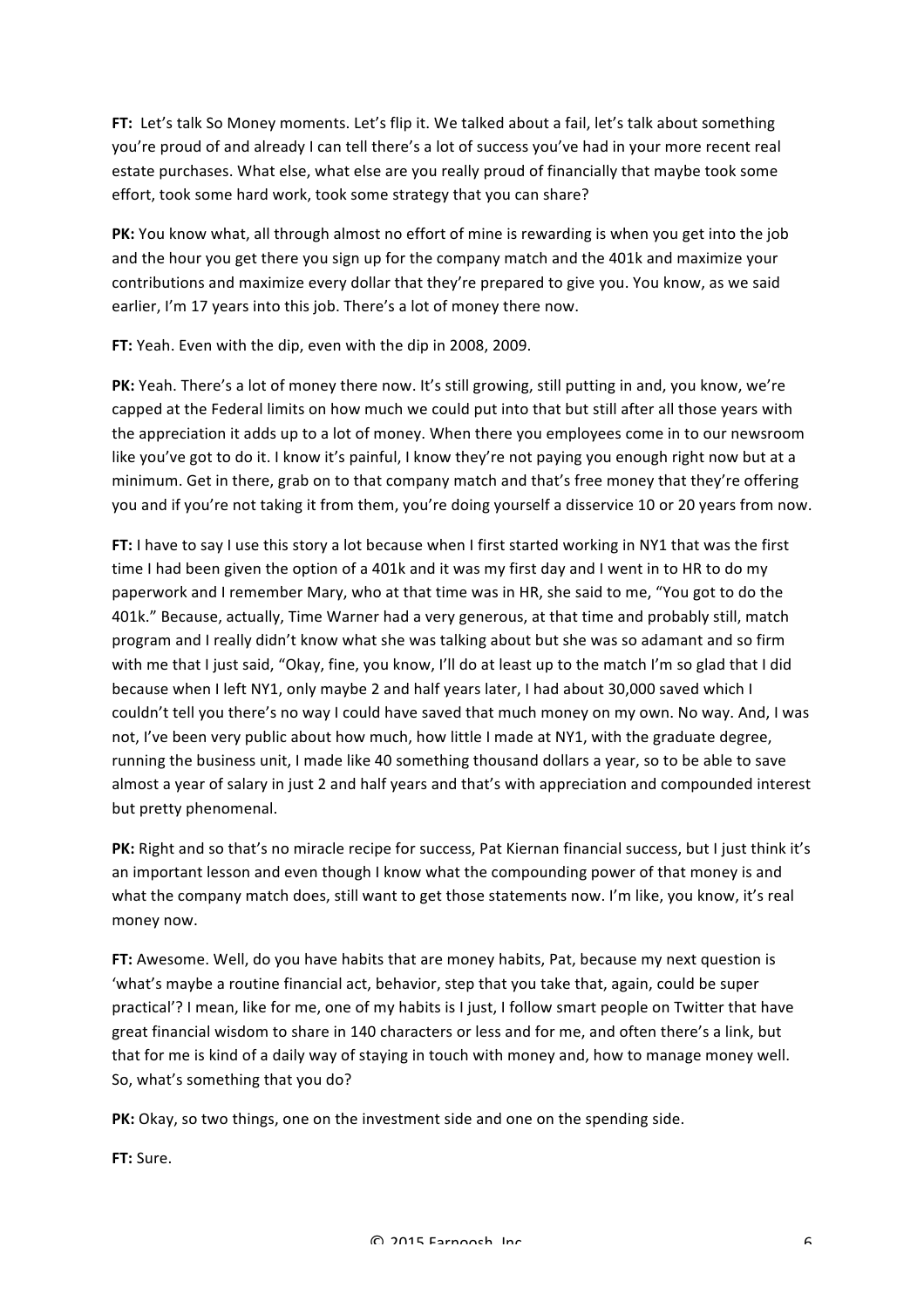PK: On the investment side, I've been obsessive lately about reading local real estate listings. The best advantage you can have in a real estate investment is knowing something that not everybody knows. So, I feel like if you can have a geographic area ideally near you where you're travelling everyday and you can just take notes about that and see an opportunity where somebody else might not see this quickly as you, you may be able to get into something earlier than everybody else and, you know, that ultimately may be worth 10 or 20 or 30% in an investment. So, I look very closely at what's happening in Williamsburg and Greenpoint, Brooklyn because that's my turf these days and I feel like now I know enough about that market. When I see something come on that looks like a potential investment I know it and I can sniff out, you know, which things are overpriced and which things are underpriced. There's not all this money that I'm able to throw at real estate investments but the ones that we've made I've made carefully and I think they've been well priced because I knew what to look for. So, I do always try to educate myself on that. The other thing, on the spending side, is I love my monthly trip to Costco. Because, we were in a neighborhood where there're a lot of midsized supermarkets within walking distance. They charge you a fortune for staples. The paper towel and toilet paper and Ziploc bags are twice, three times as expensive as they are at Costco. So, you know, I like t drive the car to Costco, load up on that stuff, throw it in the basement which I have now that I moved from my Manhattan apartment to a house in Brooklyn.

**FT:** I was going to say, you need the space, you need the space. I long for a Costco membership, but I think I'd have to like carry everything on my head in order to make it work in terms of space.

**PK:** But, it makes me feel good about money because, you know, we can at this point afford to pay whatever rent some price the place down the street is paying, but it doesn't mean you should, it doesn't mean you should stop caring about that dollar that you can save. So, I like to buy my Heinz catsup but at quarter the price.

FT: What's something you won't buy at wholesale though? I mean I think perishable sometimes can be very wasteful if you don't finish it right and if it goes to bad or sour.

**PK:** Yeah, I'm troubled by that but...

**FT:** It's still cheaper.

PK: No, from the saving the earth point of view, it is bad that you buy more than you can use before it goes bad but it feels like you're, you know, you're beating the system. Their racket is trying to charge you, you know, \$3 for each croissant you buy and you go to Costco and, you know, Costco's legendary for its good quality on these stuff. It's not like they're cutting corners with quality. But, literally like something that's \$3 a serving at a local bakery, the same thing of comparable quality at Costco, you're going to get a dozen of them for 4.99.

**FT:** Yeah, one thing that I do get at Costco through my parents' membership is formula for my son. He's an infant and it's ridiculous, I can save like 30% on formula.

**PK:** The diapers was why I got into my Costco routine because it was such a saving. You know, just load them up in the back and you know.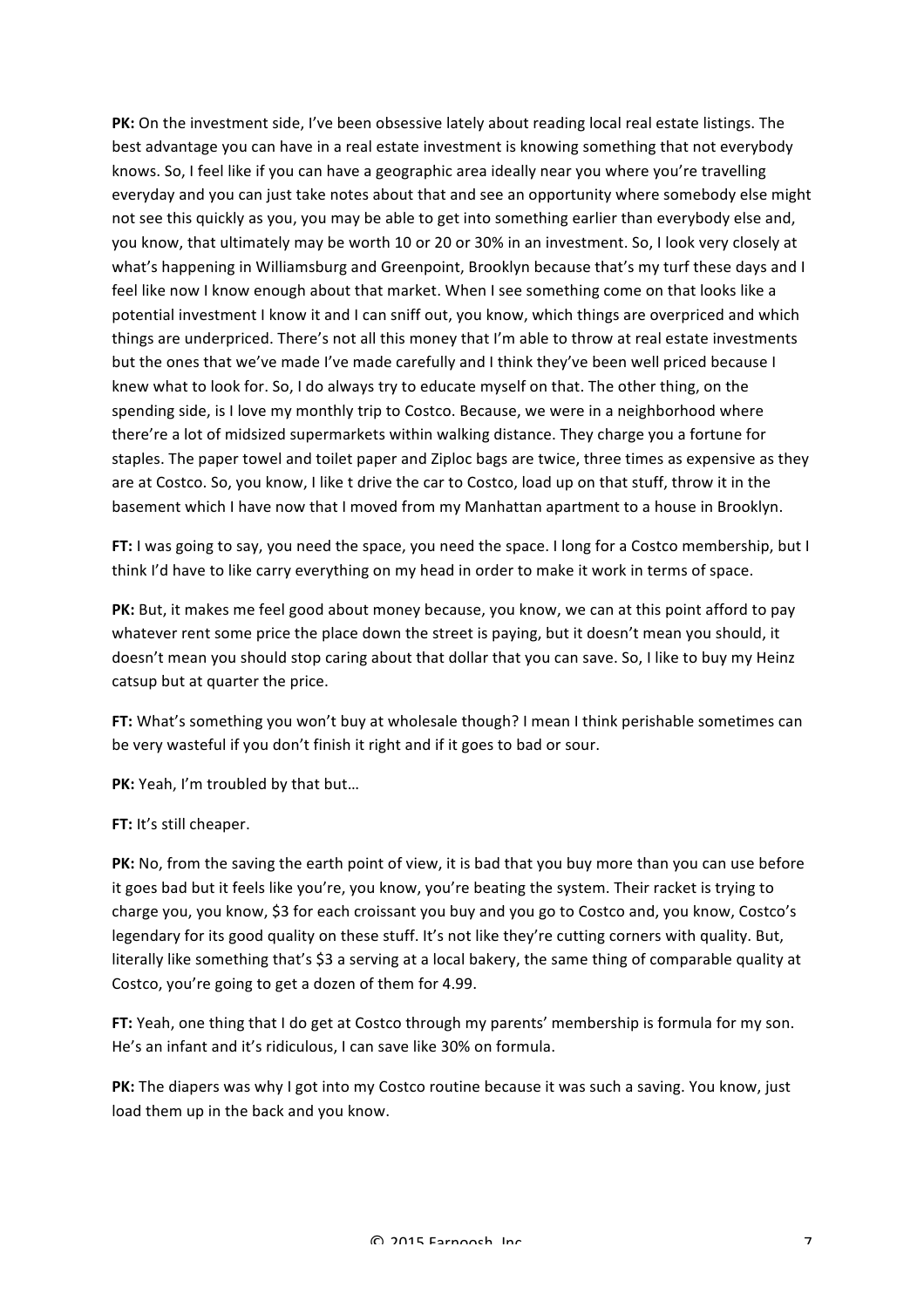FT: Awesome, alright, we're almost done. Before we go, we got some So Money fill in the blanks. And so, what I do here is I start off a sentence, you finish it first thing that comes to your mind. Ready?

PK: Oh, okay.

**FT:** Okay.

PK: Okay, I'm nervous.

**FT:** You sound skeptical. Okay. The one thing that I spend my money on that makes my life easier or better is  $\_\_\_\_\_\_\$ .

**PK: Probably taxis.** 

FT: Yeah, are you an Uber guy or you're a New York City cab guy?

PK: No, I use the Uber a lot, that they've been badly behaved and I need to go on to Lift as well because they are very big competitors and they better and I don't say, I take the subway. I'm probably on the subway twice a day but like 10 o'clock at night if I'm at an event. There's just a moment when I'm like "You know what, I'm just going to pay the \$19 and just get in the cab because I'm done.

**FT:** Yeah.!

PK: And so, that's probably something that I spend that I shouldn't but I do.

FT: Well, if you won the lottery tomorrow, say a hundred million dollars, besides taking more Uber rides, what else would you do?

**PK:** Oh, it's a good question. I really like my job, but I would probably negotiate like a part-time thing.

**FT:** Yeah.

**PK:** I'd probably try not to get up at 3am 5 days a week and maybe like try to scale that back to 3 days a week.

**FT:** Or, maybe just a weekly Pat show.

**PK:** Is it bad?

**FT:** No, just like a weekly Pat Kiernan show, that you come in, you know.

PK: Sure, will you it that.

**FT:** Well, NY1 has a, there's the, what is it called, like the, it repeats, right? They have the Wheel.

**PK:** Yeah.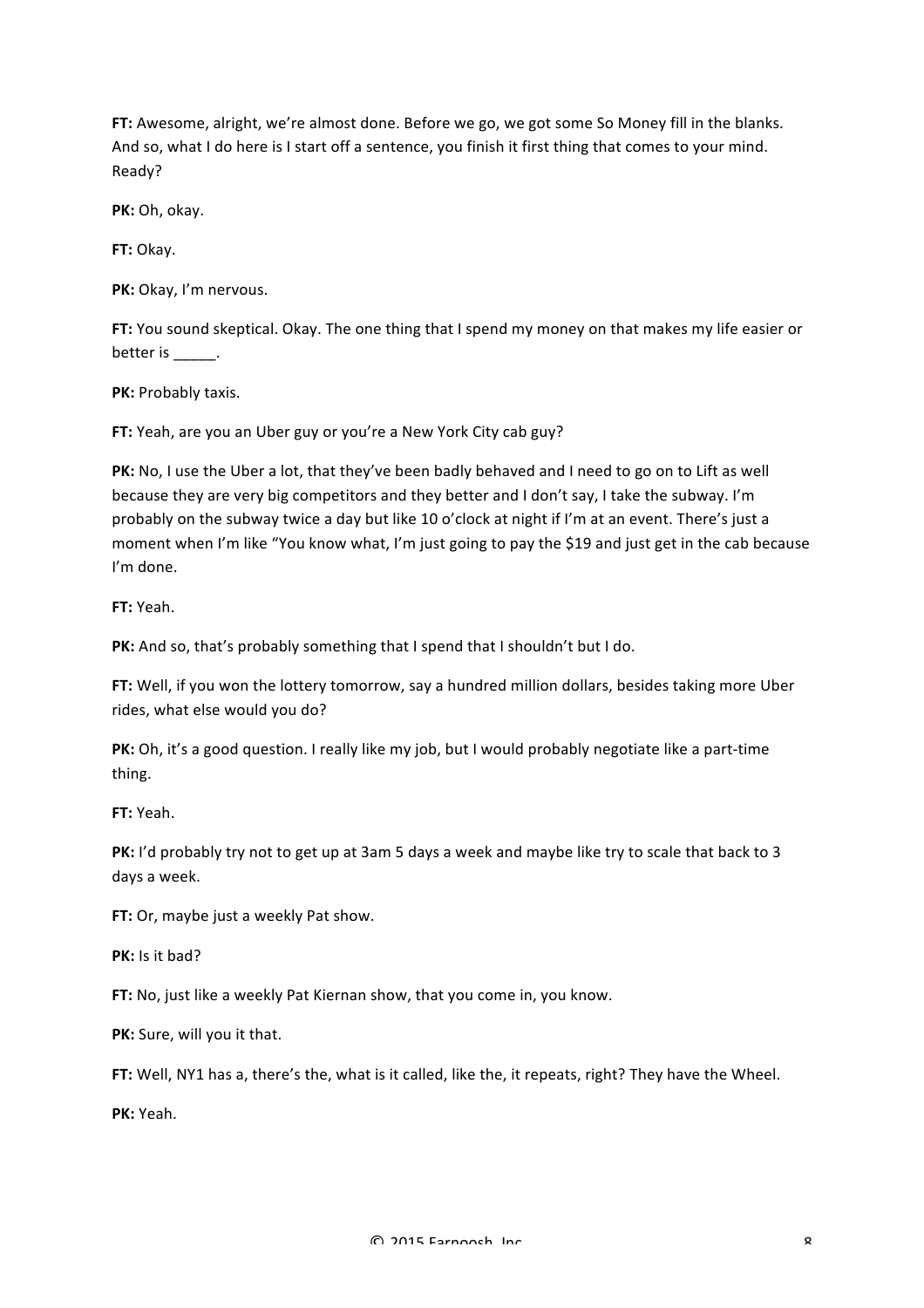**FT:** So, you could come in and this is how little I remember now because it's been so long but you could just do like come in on like a Friday at 2 o'clock in the afternoon, tape your hour long Pat Kiernan week long show and then I'll just air all weekend.

PK: Okay. Sure.

**FT:** I'll negotiate, I'll negotiate and I'll only charge you 10%.

**PK:** Okay.

**FT:** The biggest guilty pleasure that I have that I spend probably too much money on is \_\_\_\_\_.

**PK:** Travel.

FT: Travel. Where have you been recently?

**PK:** The kids had a weird holiday that not many other schools had the first week of October, so we went to Rome and London.

**FT:** Oh, nice.

PK: And, I feel like, you know, my girls are 10 and 13 now and there's not too many years that they're home and available to travel with us so I feel like if we're going to spend money on that, now's a good time to do it.

**FT:** That's a great gift. Okay, right now do you have your wallet with you?

**PK:** I do.

**FT:** Can we open it and see how much is in there and what you're going to spend your money on, probably?

**PK:** I just went to the ATM.

**FT:** I don't ask all my guests this and I'm thinking of retiring this question but I just thought I would...

PK: When someone, one of us gets held up on the street.

FT: Well, too many people were telling me they just have credit cards. They don't have any cash.

**PK:** I have \$280, 282 actually.

**FT:** Whoa. I think you're the guest with the most cash in their wallet.

PK: I wish that I was guest with the most in that asset.

**FT:** So, well, that's a lot of maybe lunches and cab rides and that goes fast in New York. Believe it or not.

**PK:** Yes.

**FT:** Yeah.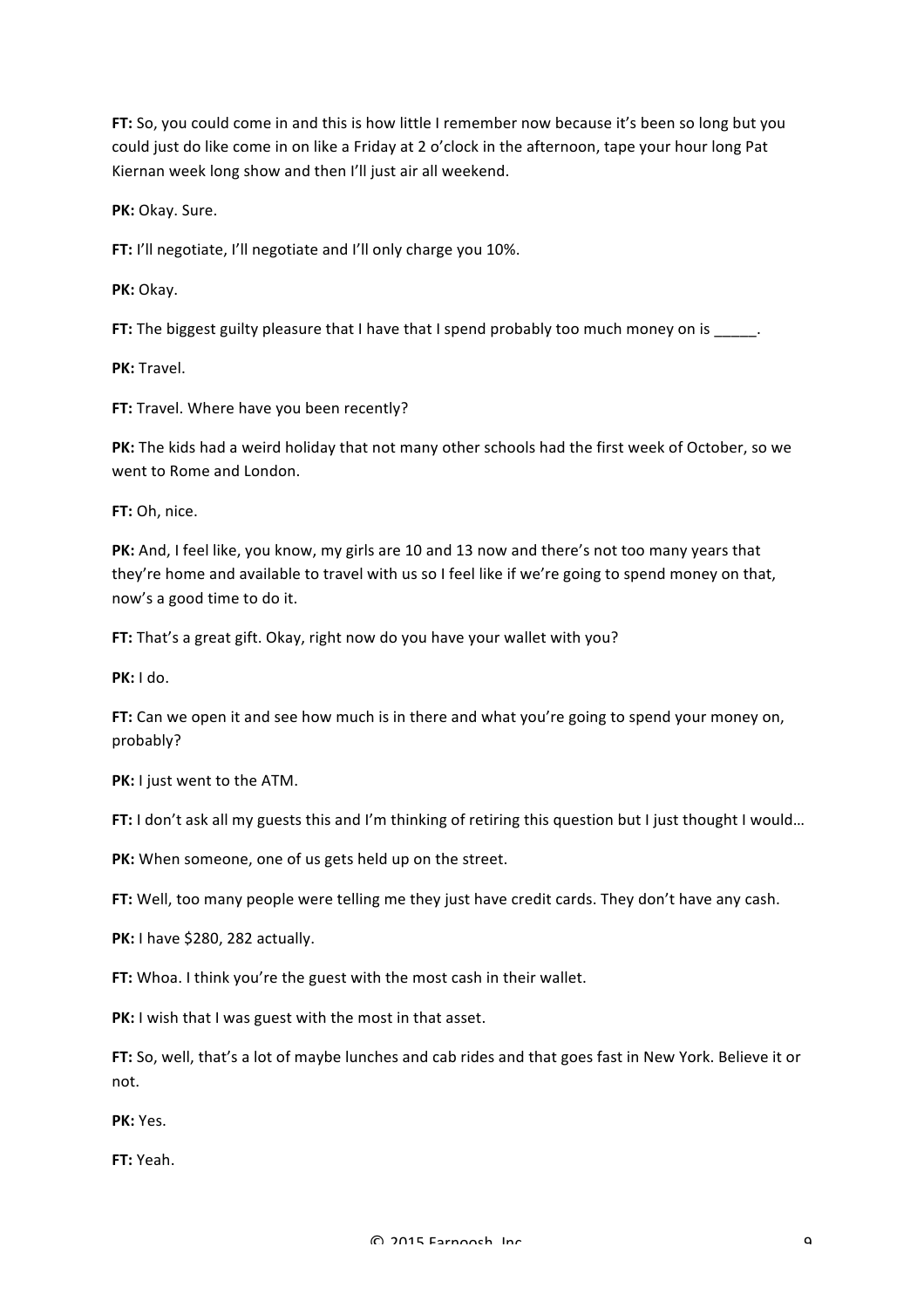PK: Yes. You know I have a friend that works at the bank and they have the default button on the ATM that quick cash or whatever, 20, 40, 60, 80.

**FT:** Yeah.

**PK:** And, they're like, in New York City we triple those amounts.

**FT:** Yes. Oh. yes.

PK: Because, as much as you'd like to just take out \$20 at a time. That's one cab ride and you're back at the ATM again.

**FT:** Yeah, I say there's a \$20 tax just for leaving your apartment. That's what I always say. Okay, when I donate money, I like to give to \_\_\_\_\_ because \_\_\_\_\_.

**PK:** So, I like, this is a very probably a common ground for us. I like things that have a financial theme to them, financial literacy charities and things like that have been something that have been close to me. And, it's not the best organized area of the charity world. I feel like there're bigger national organizations in that space and, you know, there are charities that are working on, you know, types of medical research and so far I feel like there could be more financial literacy organizations and more national scope programs in that area. But, I do like to donate to things like that.

**FT:** And, this is the last question. I'm Pat Kiernan and I'm So Money because .

**PK:** What does that even mean, Farnoosh?

**FT:** Well, yeah, I'll translate. I'll translate. It means, I've got it going on financially or I'm a financial role model. It kind of, haven't you ever seen Swingers?

**PK:** Yeah. I know that they used the phrase So Money in Swingers.

FT: It's different, of course, than the way we use it on the show but it just means, I've got it going on, in this context, financially.

**PK:** Because I'm always looking for the next thing, not content to just let things stand as they are.

**FT:** Good answer and you're living that truth. I mean you're everywhere. You're not just at NY1 but. you know, tell us all the places we can find you in the new year.

**PK:** Well, I'm on NY1 every morning if you're in New York City. If you get a chance to see the new movie, Annie, I'm interviewing Jamie Foxx's character on the street.

**FT:** Get out. Awesome. That's awesome.

PK: And, you can always find a rundown of some of my favorite stories from the internet and the newspapers at my website, which is called PatsPapers.com.

**FT:** Love it. And, we should mention, we didn't mention this, what you've made famous is in the papers which I think a lot of other stations have tried to mimic, not to the level of success that you have with it but the essential is you go through the local papers and sometimes national papers and highlight kind of your favorite stories and for people who are on the go in the morning, who don't